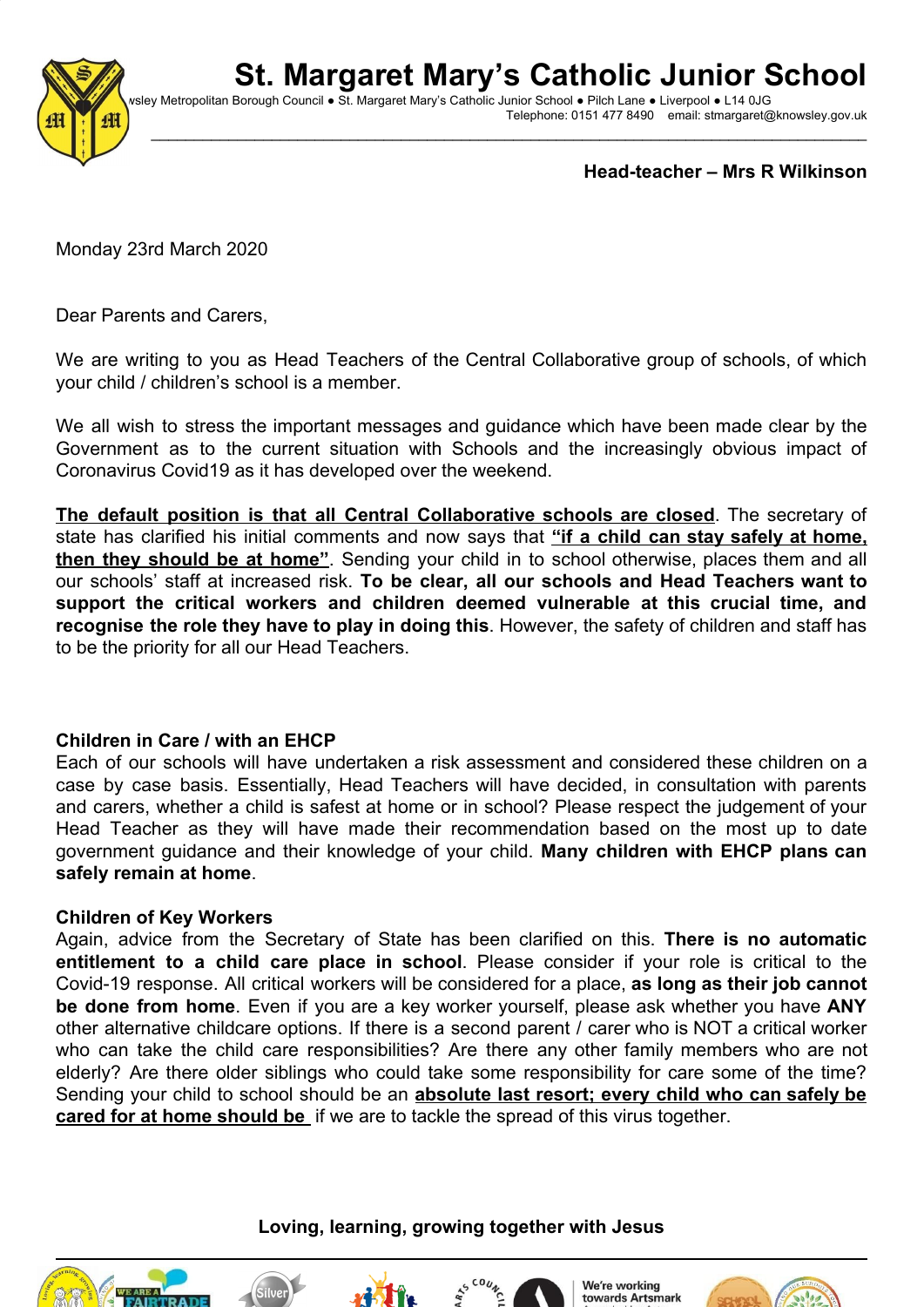Should numbers in our schools be too high and Head Teachers believe that both children and staff are at increased risk because of this, then **all Head Teachers** will introduce a 'tiered' system for allocating places. All places will then be reviewed and considered in the light of each family's particular circumstance / job roles etc. Some places may need to be withdrawn at that point.

#### **Conclusion**

Over the weekend, our schools' Head Teachers have been talking to you and emailing you with final arrangements and numbers for child care sessions at your schools early this week. If, after reading this and considering the latest government guidelines, you want to withdraw your request for a child care place, then please contact your school's Head Teacher immediately.

All schools in our Collaborative are committed to supporting our families and children during these unprecedented times.

We are asking that you all pay close attention to government guidelines to keep you, your children and our staff as safe as possible.

Thank you for your support.

Yours Sincerely,

Head Teacher

Roby Park **State Anne's** St Anne's St Aloysius St Margaret Mary's Juniors St Aidan's St Brigid's St Margaret Mary's Infants **Hope** Hope Huyton with Roby Stockbridge Village Primary St Columba's Willow Tree Lord Derby Academy Sylvester Sylvester St Joseph's Malvern **Park View** Park View Alt Bridge Blacklow Brow **Knowsley Lane** Central St Albert's